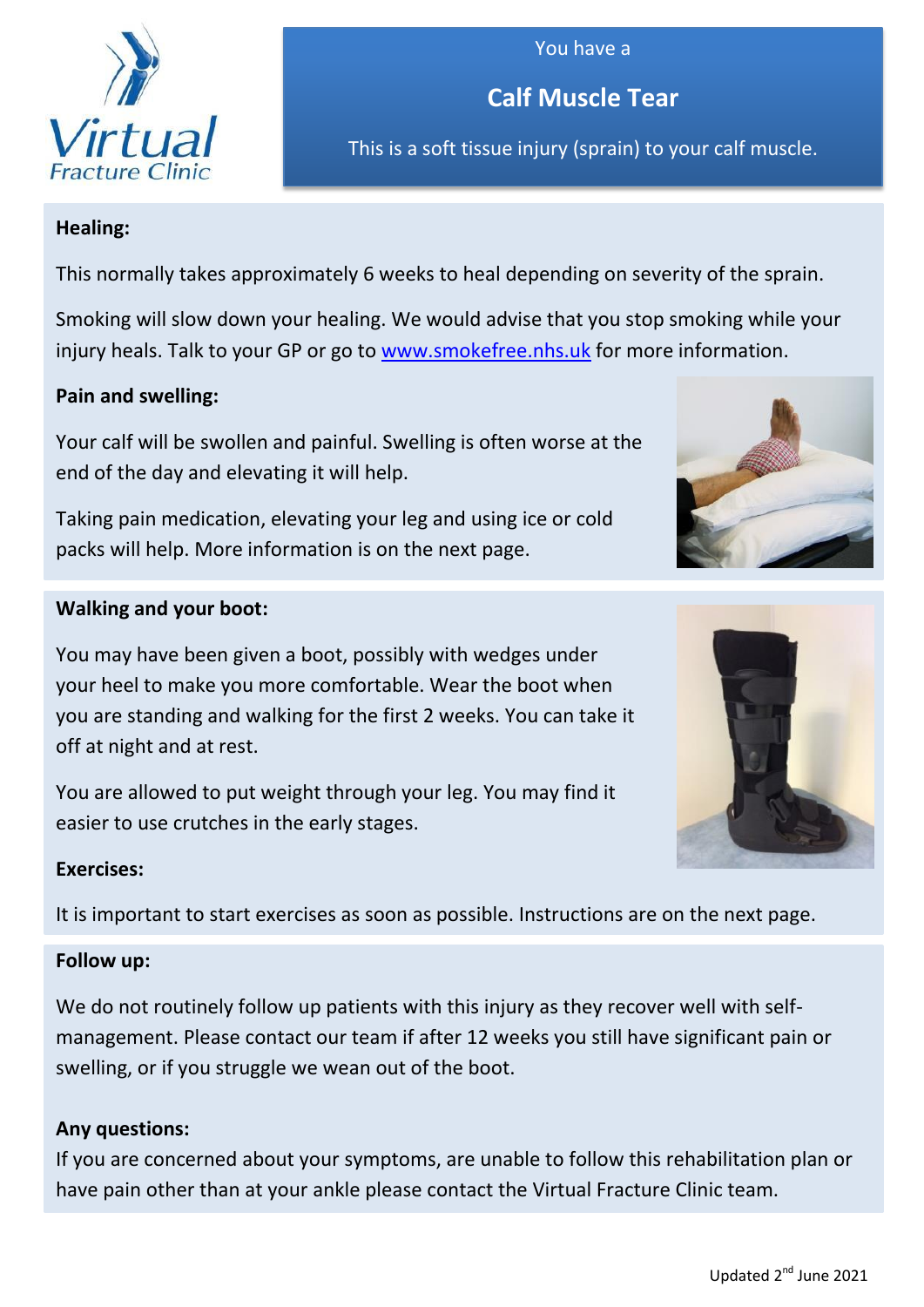

**Use with boot and/or wedges for comfort when walking.** Try to stop using them as soon as possible. Start by gradually removing the wedges from your boot to lower your heel down.

You can remove the boot when resting and at night. Wear a long sock in your boot.

**Using a cold pack will help with your pain and swelling.** You can use an ice pack or bag of frozen peas wrapped in a damp towel. Put this on your calf for up to 15 minutes every few hours. Make sure the ice isn't in direct contact with your skin.

**Try to rest your leg**, especially in the first 24-72 hours. Raise your leg on a stool or cushions so that it is above the level of your hip. This will help to reduce your swelling.

#### **Exercises**

Early movement of the ankle and foot is important to promote circulation and reduce the risk of developing a Deep Vein Thrombosis (blood clot).

Do these exercises 3-4 times a day. Start straight away, you do not need to push into pain.



1. Point your foot up and down. Repeat this 10 times.



2. With your heels together, move your toes apart to turn the foot outwards. Repeat this 10 times. Do this movement gently within comfort.



3. Make gentle circles with your foot in one direction and then the other direction. Repeat this 10 times.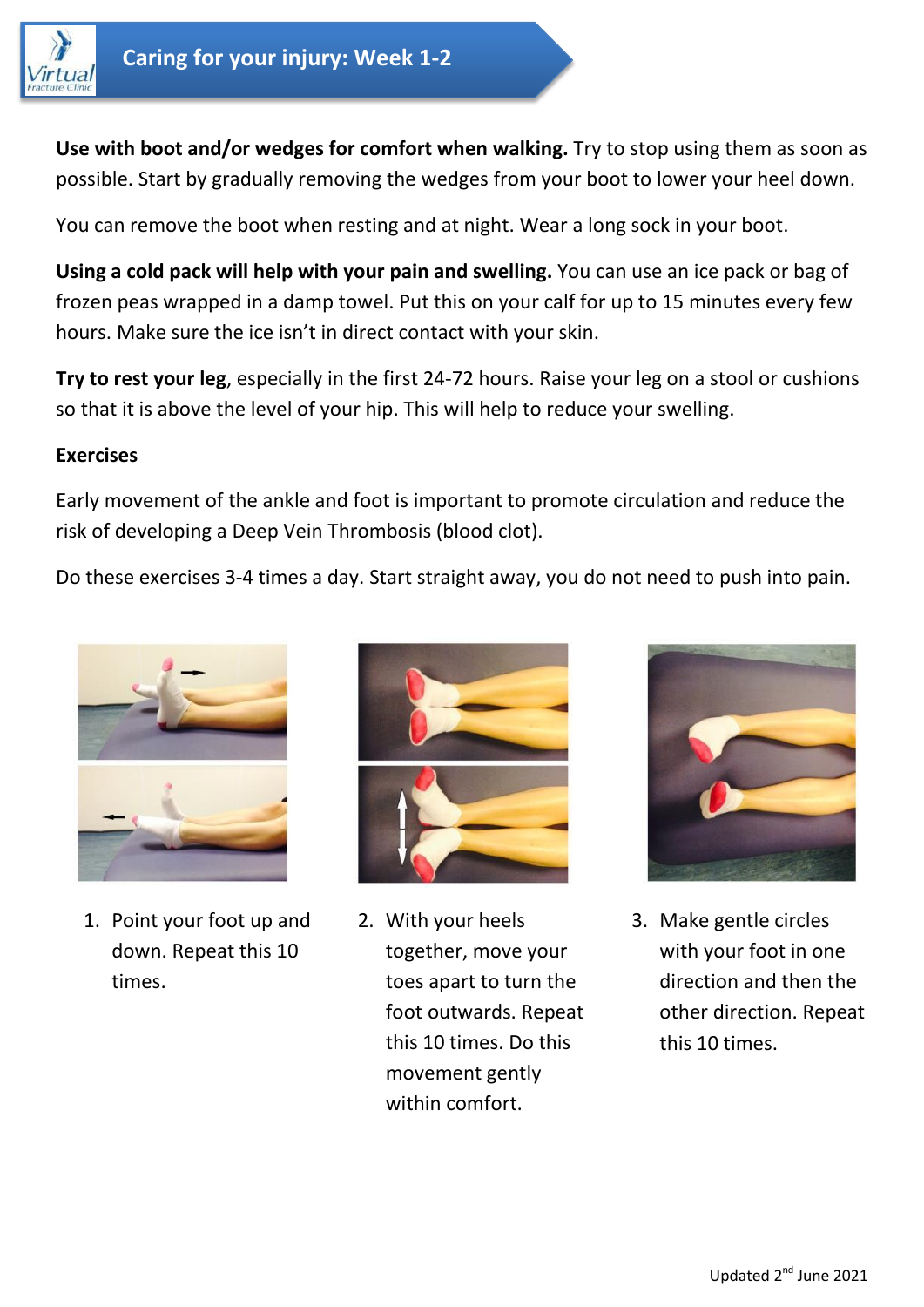

**Try to stop using your boot and crutches.** Start by walking without them around your own home. Build up to not using them outside and for longer walks. Wearing supportive shoes such as trainers will help.

## **Activity and Exercise**

You can gradually increase your level of activity. It is normal to still have some mild symptoms. Contact our team if you struggle to return to sport or exercise after 12 weeks.

## **Balance exercises – start these 2 weeks after your injury:**

- 1. Hold onto a firm surface in a safe space. Try to stand on one leg. Hold this for 30 seconds. Stop if you experience pain. When you can do this comfortably, try the next exercise.
- 2. Try to stand on one leg without holding on to a support. Try to hold this for 30 seconds. When you can do this comfortably, try the next exercise.
- 3. You can try these exercises with your eyes closed. Make sure you are always in a safe environment with a support to hold if needed.



# **Stretches – start these 3 weeks after your injury:**



1. Sit with your leg straight out in front of you. Put a towel or bandage around your foot and pull it towards you. Feel a stretch in the back of the calf. Hold for 30 seconds.



2. Point your toes down as far as they go, place your other foot on top and apply some pressure. This will stretch the top of your foot. Hold for 30 seconds.